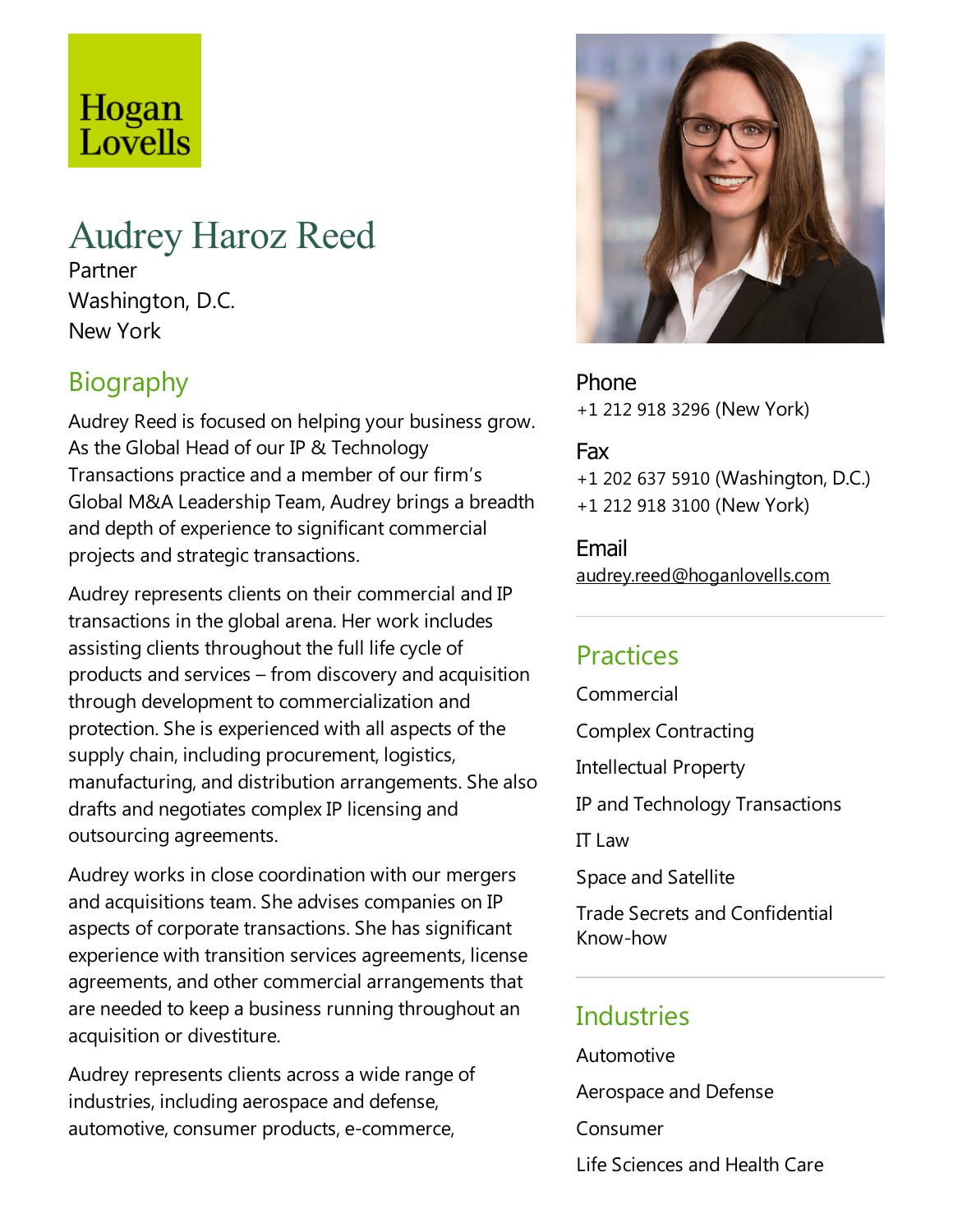industrial products, IT, media and entertainment, life sciences,and telecommunications.

#### Representative experience

Advising Ford Motor Company on Volkswagen AG's US\$2.6bn investment into Ford's autonomous vehicle platform company, Argo AI.

Representation of Honeywell on its US\$1.5bn acquisition of Intelligrated, a leader in supply chain and warehouse automation solutions.

Representation of Honeywell on its acquisition of Transnorm, a leading provider of warehouse automation solutions.

Representation of Dell Technologies Inc. on the sale of RSA business to a consortium led by Symphony Technology Group, Ontario Teachers' Pension Plan Board, and AlpInvest Partners for US\$2.075bn.

Representation of Dell in the sale of its Dell Services IT services business to NTT Data.

Representation of Audi, BMW, and Daimler in connection with their purchase, as a consortium, of the HERE mapping business from Nokia.

Representation of Fox Entertainment Group in the formation of a joint venture with NBC Universal and Providence Equity Partners to create Hulu.com.

Representation of Ford Motor Co. in its sale of Volvo Cars to Zhejiang Geely Holding Group Co., Ltd, and in its sale of Jaguar and Land Rover to Tata Motors Limited.

Representation of Cisco Systems, Inc. in its acquisition of Assemblage, Inc. and DocumentReady ApS and in its separate acquisition of Panoz GmbH.

Representation of Fox Interactive Media in its acquisition of a number of internet and technology companies, including Photobucket.

Representation of GE Healthcare in its proposed acquisition of Thermo Fisher's cell culture, gene modulation, and magnetic beads businesses for around Technology and Telecoms Education

#### Areas of focus

IP Rights in Transactions Technology Contracts Agency and Distribution IT Outsourcing Logistics Manufacturing **Outsourcing** Procurement IP Licensing, Commercialization,and Technology Transfer

Broadband, Internet, and Ecommerce

Media

### Education and admissions

#### Education

J.D., Vanderbilt Law School, 1998

B.A., University of Virginia, with distinction, 1995

#### **Memberships**

Member, American Bar Association

Member, Virginia Bar Association

#### Bar admissions and qualifications

District of Columbia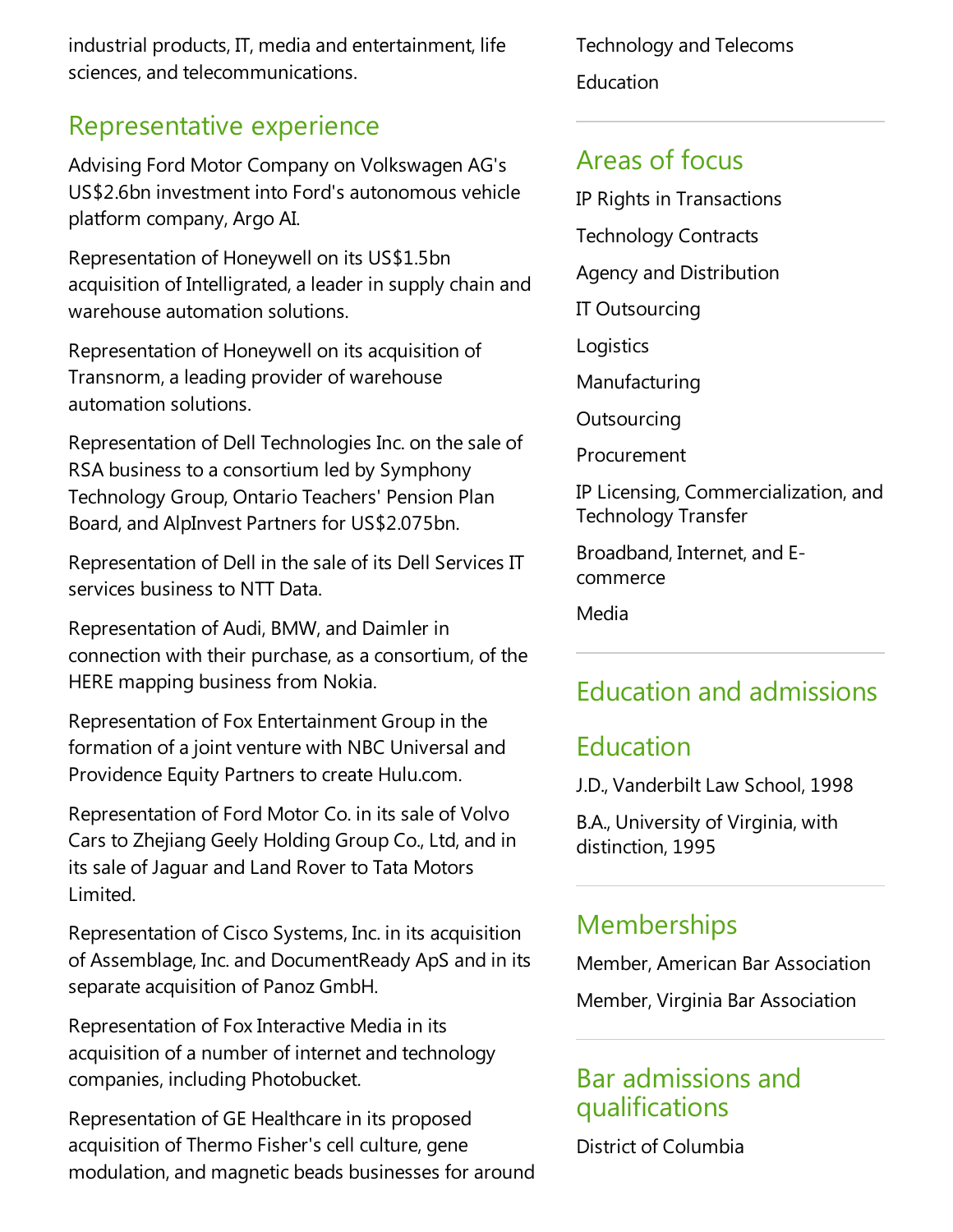US\$1.06bn.

New York

Virginia

Representation of HarperCollins Publishers in its acquisition of Thomas Nelson, Inc.

Ongoing representation of Time Warner Cable in connection with avariety of commercial agreements.

Representation of Ford Motor Company in connection with its global alliance with Volkswagen AG.

### Awards and rankings

- Media, Technology, and Telecoms: Outsourcing, Legal <sup>500</sup> US, 2017-2020
- **Media, Technology, and Telecoms: Technology:** Transactions, Legal 500 US, 2012-2017
- **IF Star District of Columbia, IP Stars, 2014-2016**
- **IP Star New York, IP Stars, 2014-2015**
- **IP Star United States, IP Stars, 2014**
- Top 250 Women in IP, IP Stars, 2013
- **Legal Elite for Intellectual Property**, *Virginia Business* Magazine, 2008, 2010

## Latest thinking and events

- **Press Releases** 
	- $\blacksquare$  Hogan Lovells advises Sojitz Corporation on its joint venture with Braskem S.A.
- **Press Releases** 
	- $\blacksquare$  Hogan Lovells advises Labcorp in strategic laboratory agreement with Ascension
- **Press Releases** 
	- **Hogan Lovells advises Welk Hospitality Group Inc.** on approx. US\$430m pending acquisition by Marriott Vacations Worldwide
- **Press Releases** 
	- $\blacksquare$  Hogan Lovells advises PTC on the acquisition of ioxp
- **Press Releases** 
	- $\blacksquare$  Hogan Lovells advises Ford in partnering with GE Healthcare to produce ventilators for coronavirus